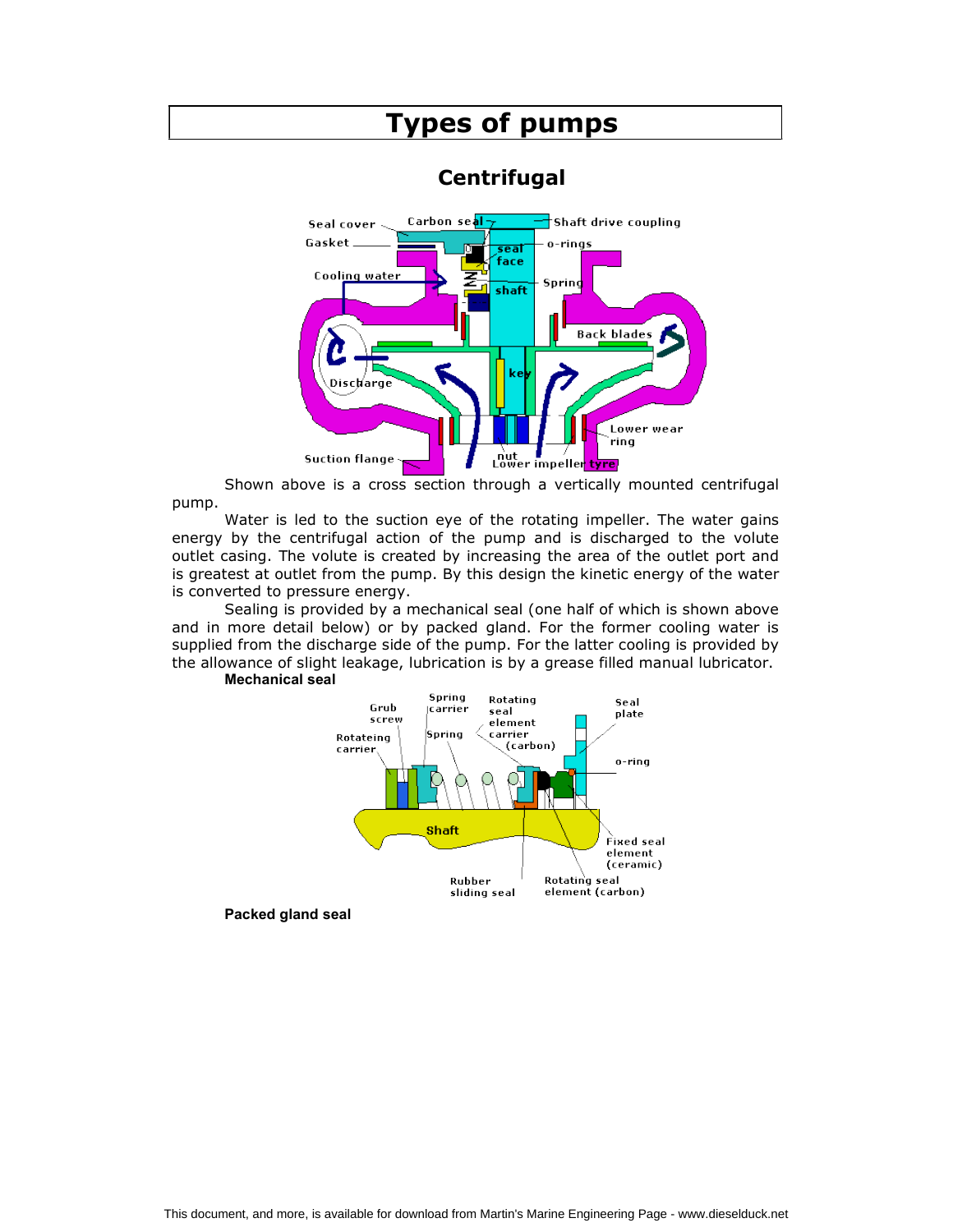

The pump unit shown above relies on the driving motor bearings for alignment. For larger pumps a leaded bronze or brass bush may be fitted positioned just below the seal. For the largest pumps, especially those fitted with an inducer the shaft may be extended below the impeller fixing and a second bearing fitted



The kinetic energy of the fluid flowing through the impeller is converted to pressure energy by the shape of the volute casing. For high pressure pumps such as boiler feed pumps a diffuser ring is fitted in the casing which converts a greater portion of the pressure energy allowing greater pressures to be generated.

A scroll type inducer may be fitted to the inlet which improves the efficiency of unit and allows the pump to operate with low suction pressures.

#### Wear rings

For efficient operation it is important to ensure that leakage from the high to low pressure side is kept to a minimum. This is achieved by the use of wearing rings. Traditionally these are fitted to the casing, to increase the longevity of the impeller wear ring tyres may be fitted.

The clearance given for wear rings is often a source of contention especially when dealing with on-ship made rings. A clearance of 1/1000 of the diameter of the bore is often quoted although this may be very difficult to achieve in practice.

## Axial force

Without careful design an axial force is created by the action of the impeller. This is due to the low pressure acting on the suction eye whilst the rest of the impeller is subjected to discharge pressure.

One solution is shown above where radial blades are cast into the back (stuffing box side) of the impeller. These blades are commonly called pump-out vanes, and are meant to increase the centrifugal force of the fluid trapped behind the impeller. This causes the fluid to be "thrown" outwards, reducing the pressure behind the impeller for the same reason that the impeller causes a reduction of pressure at the suction eye.

Another method which may be found in conjunction with the pump-out vanes are the balancing holes. These are holes drilled near the center of the impeller, connecting the space in the back of the impeller with the suction eye. This relief the pressure behind the impeller by allowing the high pressure fluid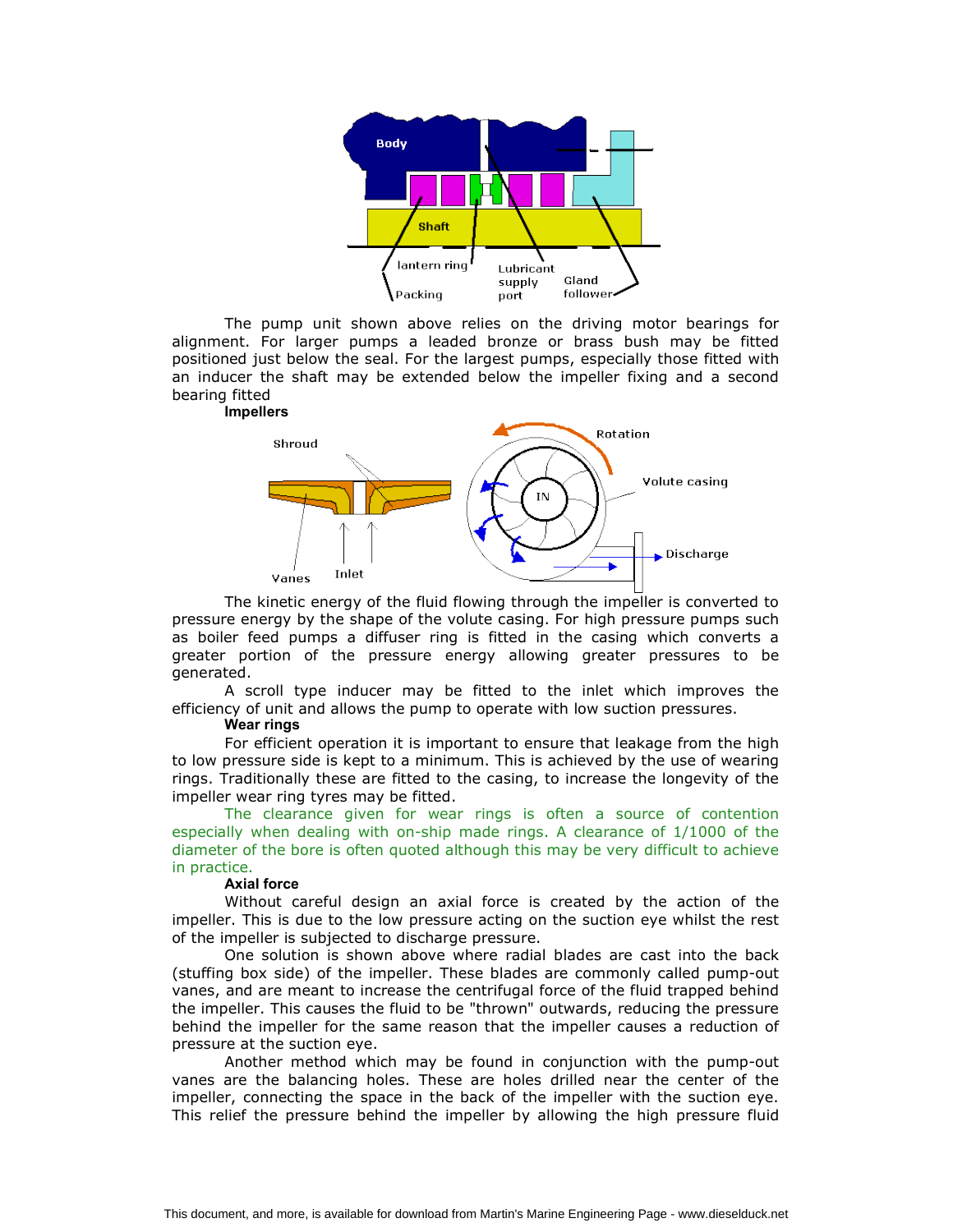trapped there to flow to the low pressure region at the suction eye. In order for this to be effective, there must be a tight clearance between the impeller and the casing to reduce the flow of fluid into the back of the impeller.

Alternately dual back to back impellers may be fitted in common with a double casing.

| <b>Materials suitable for general service</b> |                           |
|-----------------------------------------------|---------------------------|
| <b>Shaft</b>                                  | Stainless steel           |
| <b>Impeller</b>                               | Aluminium bronze          |
| Casing                                        | Bronze or cast iron       |
| <b>Wear ring</b>                              | Aluminium bronze or brass |

# Positive Displacement

This class of pump differs from the centrifugal class by several important factors

 Generally self priming whereas centrifugal generally require a priming means such as a belt driven priming pump

 Require the fitting of a safety valve to limit maximum pressure- this pump cannot be started against a shut discharge valve. Centrifugal pumps may be started against a shut or partially shut discharge valve. This is especially true for larger pumps where the shutting of the discharge reduces starting and running load. It should be noted that the partially shutting of the suction valve on both types of pumps leads to damaging cavitations.

- Positive displacement pumps can handle high differential pressures
- More suited to low to medium flow rates
- May operate with higher viscosity fluids then centrifugal types



The pump shown above is of very common design. It is used for pumping many types of liquid and gas and is capable of delivering at very high pressures. This makes it suitable for hydraulic supply.

The tooth profile is similar involute gear teeth for liquid pumps. For gas pumps special profiling with very fine tolerances is employed.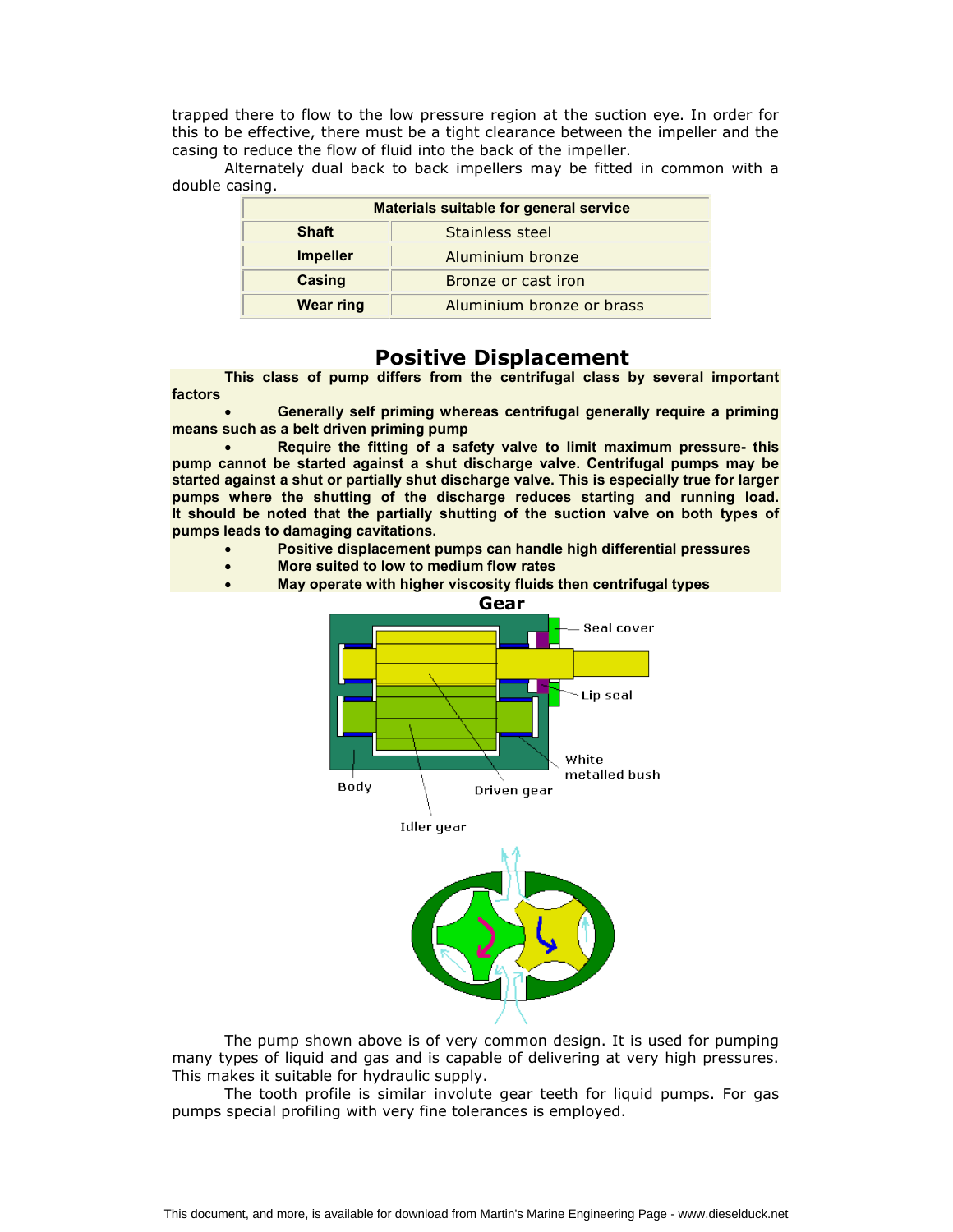

These pumps are seen in many applications and have a higher capacity then double row type. Fluid enters the pump and is screwed by the idler shafts along the outer edge to the discharge port. Axial thrust of the idlers is absorbed by the integral thrust collar of the driven shaft. The axial thrust of the driven shaft is absorbed by the thrust bearing.

The scroll sits in a replaceable insert which is sealed to the outer casing by o-rings.